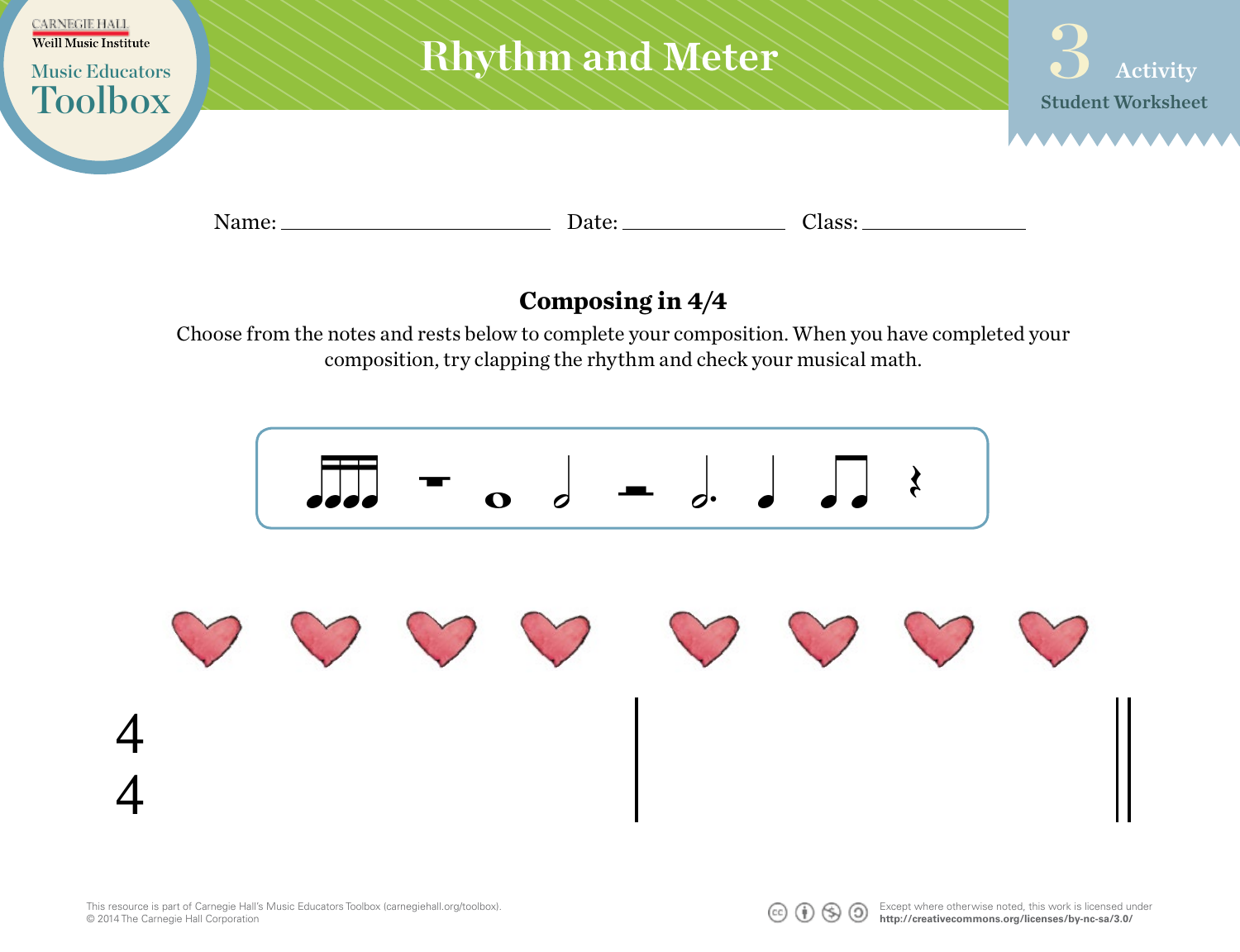

## **Composing in 3/4**

Choose from the notes and rests below to complete your composition. When you have completed your composition, try clapping the rhythm and check your musical math.



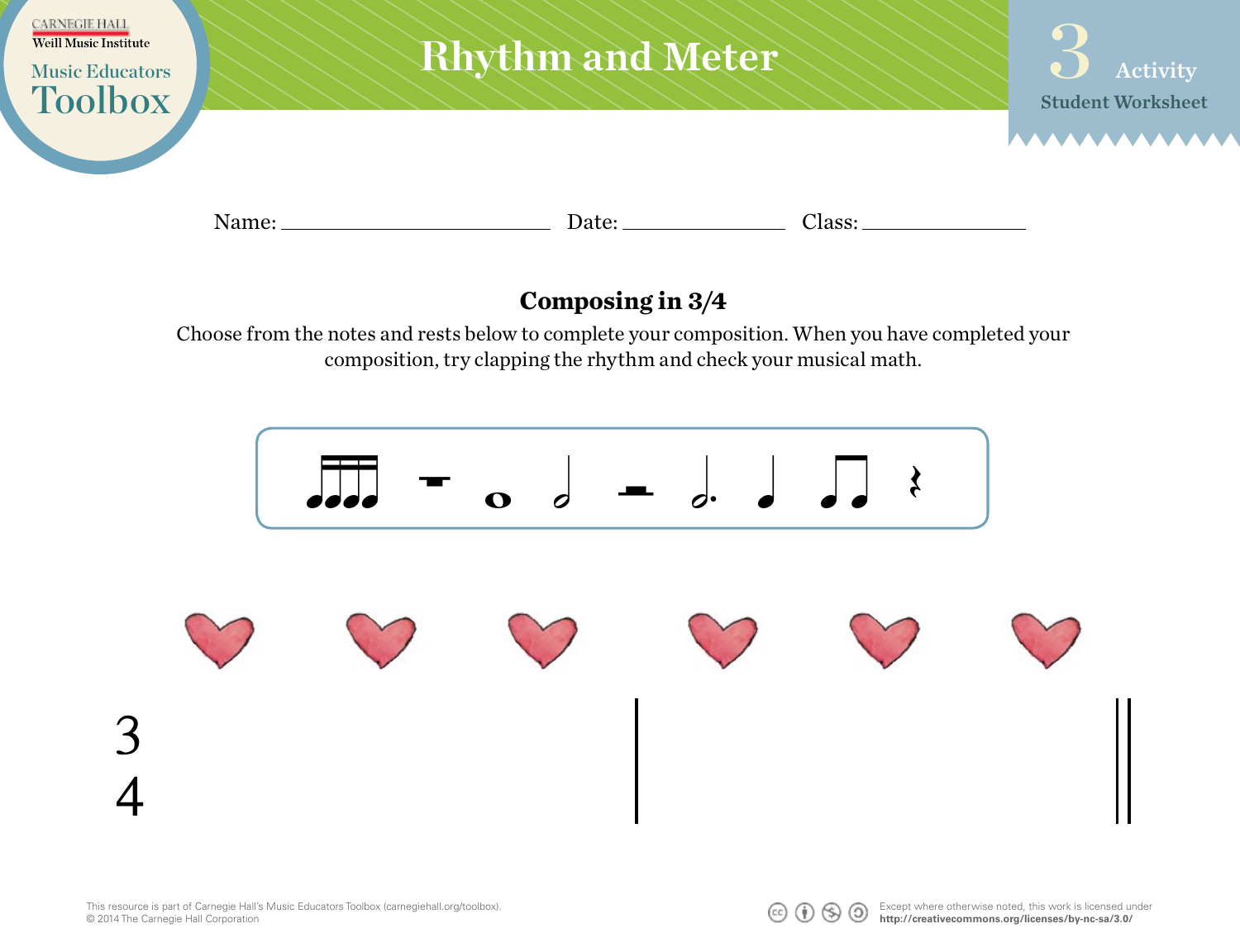

## **Composing in 6/8**

Choose from the notes and rest below to complete your composition. When you have completed your composition, try clapping the rhythm and check your musical math.

$$
\begin{array}{c}\n\bullet \\
\bullet \\
\bullet\n\end{array}
$$